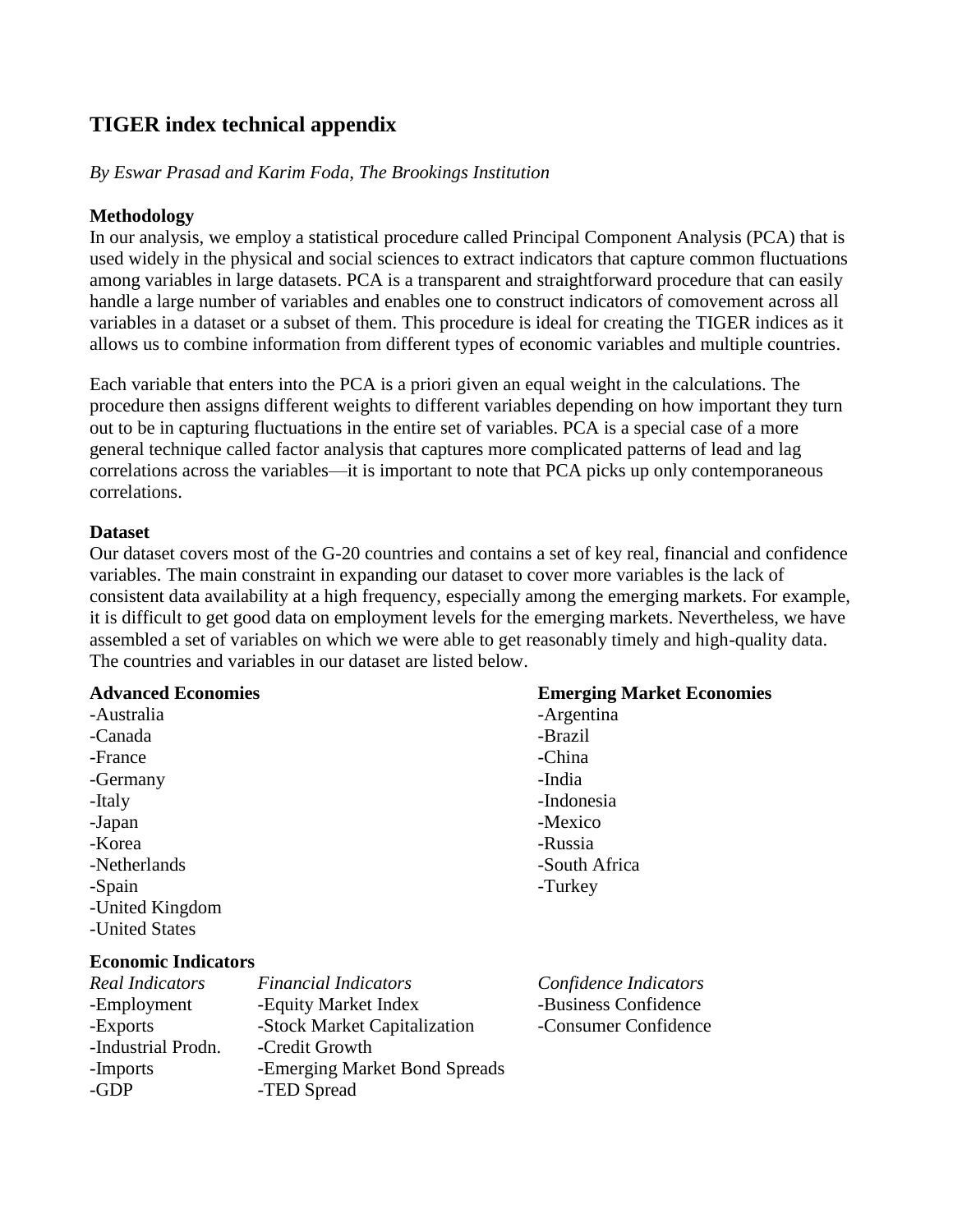We create composite indices separately for the groups of advanced economies and emerging markets covering all of the above variables. We also create additional indices for each of these groups based on each category of variables listed below (real, financial, confidence). Finally, we generate countryspecific indicators that cover all the variables for a given country and also variable-specific indicators that cover all countries' data for a given variable.

| <b>Indicator Variable</b>              | <b>Unit</b> | <b>Description</b>                                                                                  | <b>Source</b>                                                                  |
|----------------------------------------|-------------|-----------------------------------------------------------------------------------------------------|--------------------------------------------------------------------------------|
| <b>Business Confidence</b>             | Index       | Confidence indicator for manufacturing                                                              | <b>OECD</b>                                                                    |
| <b>Consumer Confidence</b>             | Index       | National confidence indicator                                                                       | <b>OECD</b>                                                                    |
| Employment                             | Percent     | 12-month growth rate of total employment<br>levels                                                  | International Labor Organization;<br><b>Official statistics</b>                |
| Exports                                | Percent     | 12-month growth rate of 3 month moving<br>average. Seasonally Adjusted, Volume, USD                 | World Bank, Global Economic<br>Monitor                                         |
| Imports                                | Percent     | 12-month growth rate of 3 month moving<br>average. Seasonally Adjusted, Volume, USD                 | World Bank, Global Economic<br>Monitor                                         |
| <b>Industrial Production</b>           | Percent     | 12-month growth rate of 3 month moving<br>average. Seasonally Adjusted Volumes                      | World Bank, Global Economic<br>Monitor                                         |
| <b>GDP Growth</b>                      | Percent     | Quarterly, year-over-year real growth rate.<br>Each month in quarter are equal to quarterly<br>rate | Economist Intelligence Unit                                                    |
| <b>Equity Markets</b>                  | Percent     | 12-month growth rate of share price index in<br>national currency                                   | World Bank, Global Economic<br>Monitor and Yahoo Finance                       |
| <b>Stock Market</b><br>Capitalization  | Percent     | 12-month growth rate in national currency                                                           | CEIC Data Company, Ltd.                                                        |
| <b>Credit Growth</b>                   | Percent     | 12-month growth rate in national currency.<br>Banking claims on private sector                      | <b>IMF International Finance Statistics:</b><br>Federal Reserve; Bank of Japan |
| <b>Emerging Bond</b><br><b>Spreads</b> | Level       | Basis points over US treasury                                                                       | World Bank, Global Economic<br><b>Monitor</b>                                  |
| <b>TED Spread</b>                      | Level       | Difference between 3-month LIBOR and U.S.<br>Treasury, basis points                                 | World Bank, Global Economic<br>Monitor and US Dept of Treasury                 |

# **Description of Data and Source Information:**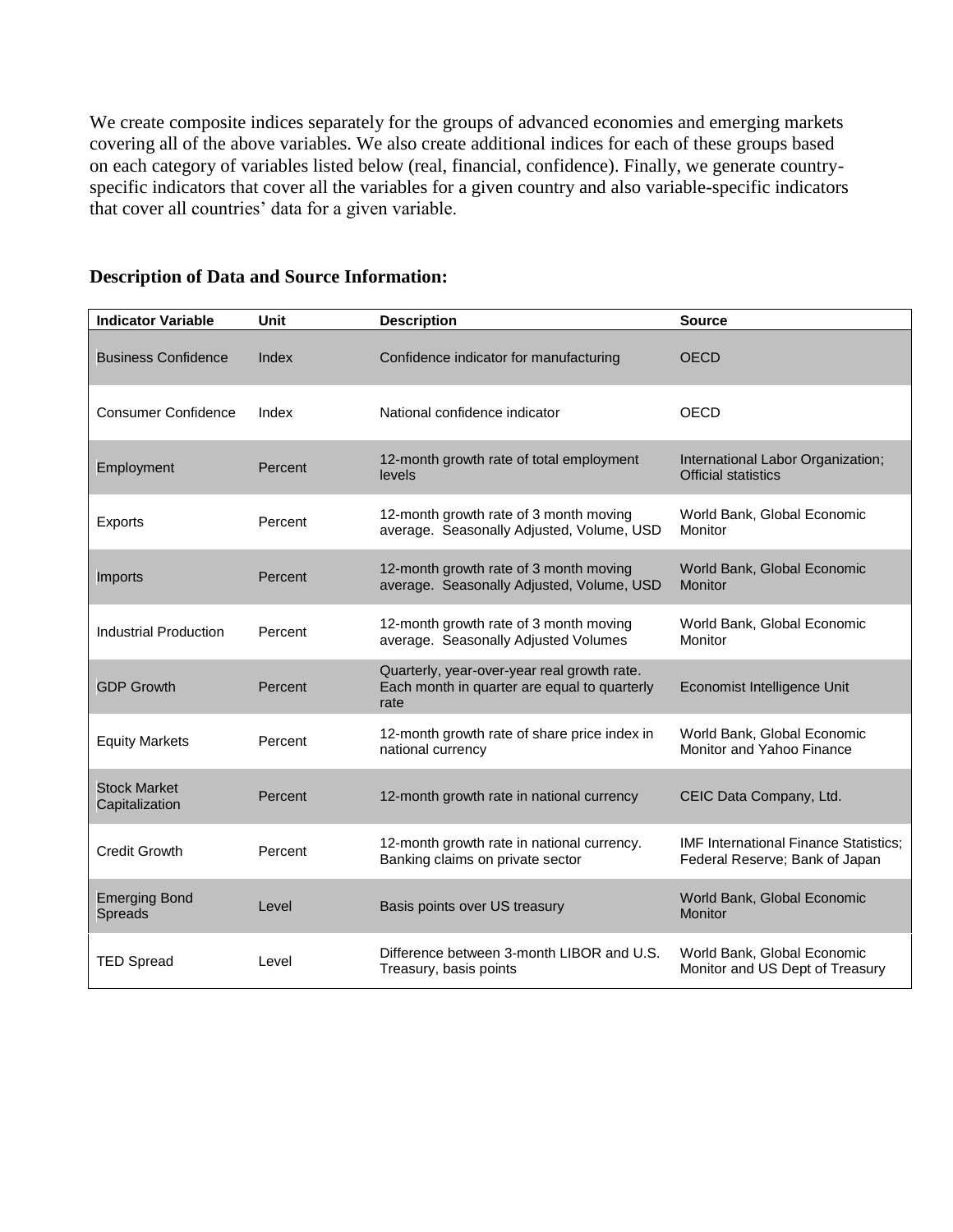## **Data Composition of TIGER Indices**

The matrix below shows which countries and variables are included across the aggregated TIGER indices.

|                                    | <b>Business</b><br>Confidence | Consumer<br>Confidence    | Employment                | Exports            | Imports                   | Industrial<br>Production  | <b>GDP</b><br>Growth | Equity<br>Markets  | Market<br>Capitalization | Credit<br>Growth          | Emerging<br>Bond<br>Spreads |
|------------------------------------|-------------------------------|---------------------------|---------------------------|--------------------|---------------------------|---------------------------|----------------------|--------------------|--------------------------|---------------------------|-----------------------------|
| Advanced:                          |                               |                           |                           |                    |                           |                           |                      |                    |                          |                           |                             |
| Australia                          | $\pmb{\mathsf{X}}$            | $\mathsf{x}$              | $\pmb{\mathsf{X}}$        | $\pmb{\mathsf{X}}$ | $\mathsf{x}$              | $\pmb{\times}$            | X                    | $\mathsf{x}$       | $\mathsf{X}$             | $\pmb{\mathsf{X}}$        | $\blacksquare$              |
| Canada                             | $\overline{\phantom{a}}$      | $\boldsymbol{\mathsf{x}}$ | X                         | X                  | X                         | X                         | x                    | x                  | ٠                        | $\overline{\phantom{a}}$  | $\overline{\phantom{a}}$    |
| France                             | $\pmb{\mathsf{X}}$            | $\pmb{\chi}$              | ٠                         | $\pmb{\times}$     | $\boldsymbol{\mathsf{x}}$ | $\boldsymbol{\mathsf{x}}$ | $\pmb{\mathsf{X}}$   | $\mathsf{x}$       | ٠                        | $\pmb{\mathsf{X}}$        | $\overline{\phantom{a}}$    |
| Germany                            | x                             | $\pmb{\mathsf{x}}$        | X                         | $\pmb{\times}$     | $\pmb{\mathsf{x}}$        | $\pmb{\times}$            | X                    | x                  | X                        | X                         | $\blacksquare$              |
| Italy                              | $\pmb{\mathsf{X}}$            | $\mathsf{x}$              | $\overline{\phantom{a}}$  | $\mathsf{x}$       | $\mathsf{x}$              | $\pmb{\mathsf{X}}$        | X                    | $\blacksquare$     | $\mathsf{x}$             | $\pmb{\mathsf{X}}$        | ٠                           |
| Japan                              | x                             | X                         | X                         | X                  | X                         | X                         | x                    | x                  | X                        | X                         | $\overline{\phantom{a}}$    |
| Korea                              | $\pmb{\mathsf{X}}$            | $\boldsymbol{\mathsf{x}}$ | $\boldsymbol{\mathsf{X}}$ | $\mathsf{x}$       | $\mathsf{x}$              | $\boldsymbol{\mathsf{x}}$ | X                    | X                  | $\mathsf{x}$             | $\pmb{\mathsf{X}}$        | $\overline{\phantom{a}}$    |
| Netherlands                        | X                             | X                         | $\overline{\phantom{a}}$  | X                  | X                         | X                         | X                    | x                  | X                        | X                         | $\blacksquare$              |
| Spain                              | $\pmb{\mathsf{X}}$            | $\boldsymbol{\mathsf{x}}$ | $\overline{\phantom{a}}$  | $\pmb{\mathsf{X}}$ | $\boldsymbol{X}$          | $\boldsymbol{\mathsf{x}}$ | X                    | X                  | $\pmb{\mathsf{X}}$       | $\boldsymbol{X}$          | ٠                           |
| UK                                 | $\pmb{\times}$                | X                         | $\overline{\phantom{a}}$  | $\pmb{\times}$     | x                         | X                         | x                    | x                  | X                        | X                         | $\overline{\phantom{a}}$    |
| <b>US</b>                          | $\pmb{\mathsf{X}}$            | $\mathsf{x}$              | $\mathsf{x}$              | $\pmb{\mathsf{X}}$ | $\mathsf{x}$              | $\pmb{\mathsf{X}}$        | X                    | X                  | $\mathsf{x}$             | X                         | ٠                           |
| <b>Emerging</b><br><b>Markets:</b> |                               |                           |                           |                    |                           |                           |                      |                    |                          |                           |                             |
| Argentina                          | $\overline{\phantom{a}}$      | $\blacksquare$            | $\overline{\phantom{a}}$  | $\mathsf{x}$       | $\mathsf{x}$              | $\boldsymbol{\mathsf{x}}$ | $\mathsf{x}$         | $\pmb{\mathsf{X}}$ | $\mathsf{x}$             | $\boldsymbol{\mathsf{X}}$ | X                           |
| <b>Brazil</b>                      | x                             | X                         | $\overline{\phantom{a}}$  | X                  | x                         | X                         | x                    | x                  | X                        | X                         | X                           |
| China                              | $\mathsf{x}$                  | $\mathsf{x}$              | ٠                         | $\mathsf{x}$       | $\mathsf{x}$              | $\mathsf{x}$              | X                    | $\mathsf{X}$       | $\mathsf{x}$             | $\mathsf{x}$              | X                           |
| India                              | $\blacksquare$                | $\overline{\phantom{a}}$  | $\overline{\phantom{a}}$  | X                  | X                         | X                         | X                    | x                  | X                        | X                         | $\blacksquare$              |
| Indonesia                          | $\overline{\phantom{a}}$      | ٠                         | $\overline{\phantom{a}}$  | $\mathsf{x}$       | $\pmb{\chi}$              | $\boldsymbol{\mathsf{x}}$ | X                    | X                  | $\mathsf{x}$             | $\overline{\phantom{a}}$  | $\overline{\phantom{a}}$    |
| Mexico                             | X                             | $\overline{\phantom{a}}$  | $\overline{\phantom{a}}$  | X                  | X                         | X                         | x                    | x                  | X                        | X                         | x                           |
| Russia                             | $\blacksquare$                | ٠                         | ٠                         | X                  | $\mathsf{x}$              | $\pmb{\mathsf{X}}$        | X                    | X                  | $\mathsf{x}$             | $\boldsymbol{X}$          | X                           |
| South<br>Africa                    | x                             | X                         | $\overline{\phantom{a}}$  | X                  | x                         | X                         | x                    | x                  | X                        | X                         | X                           |
| <b>Turkey</b>                      | $\pmb{\times}$                |                           |                           | X                  | $\pmb{\times}$            | $\boldsymbol{\mathsf{x}}$ | X                    | X                  | $\boldsymbol{X}$         | $\boldsymbol{X}$          | X                           |

#### **By Country:**

 $\overline{a}$ 

*Overall Growth Index* – Business Confidence, Consumer Confidence, Employment, Exports, Imports, Industrial Production, GDP Growth, Equity Markets, Credit Growth, TED Spread<sup>1</sup>

*Real Activity Index* – Employment, Exports, Imports, Industrial Production, and GDP Growth

*Financial Index* – Equity Markets, Market Capitalization, Credit Growth, Emerging Bond Spreads, TED Spread

*Confidence Index* – Business Confidence and Consumer Confidence

### **By Indicator Variable:**

Advanced Economies, Emerging Market Economies, and Total Indices are found by aggregating directly across country data.

 $1$  The TED Spread is the difference between the interest rates on interbank loans and short-term U.S. government debt; by construction, it is available only as a single variable and is not country-specific